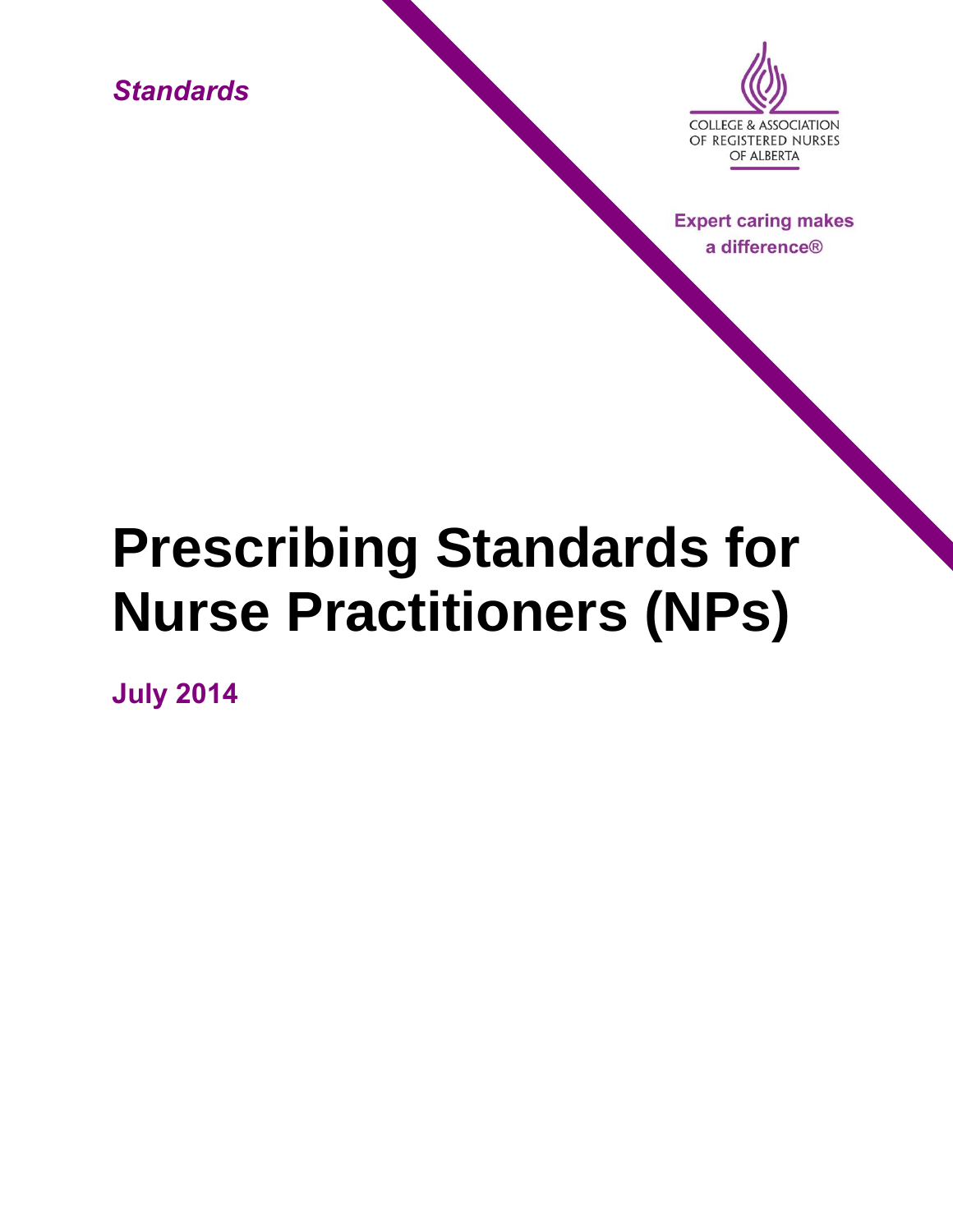Approved by the College and Association of Registered Nurses of Alberta (CARNA) Provincial Council, July 2014.

Permission to reproduce this documents is granted. Please recognize CARNA.

College and Association of Registered Nurses of Alberta 11620 – 168 Street Edmonton, AB T5M 4A6

Phone: 780.451.0043 (in Edmonton) or 1.800.252.9392 (Canada-wide) Fax: 780.452.3276 Email: [practice@nurses.ab.ca](mailto:practice@nurses.ab.ca) Website: [www.nurses.ab.ca](http://www.nurses.ab.ca/)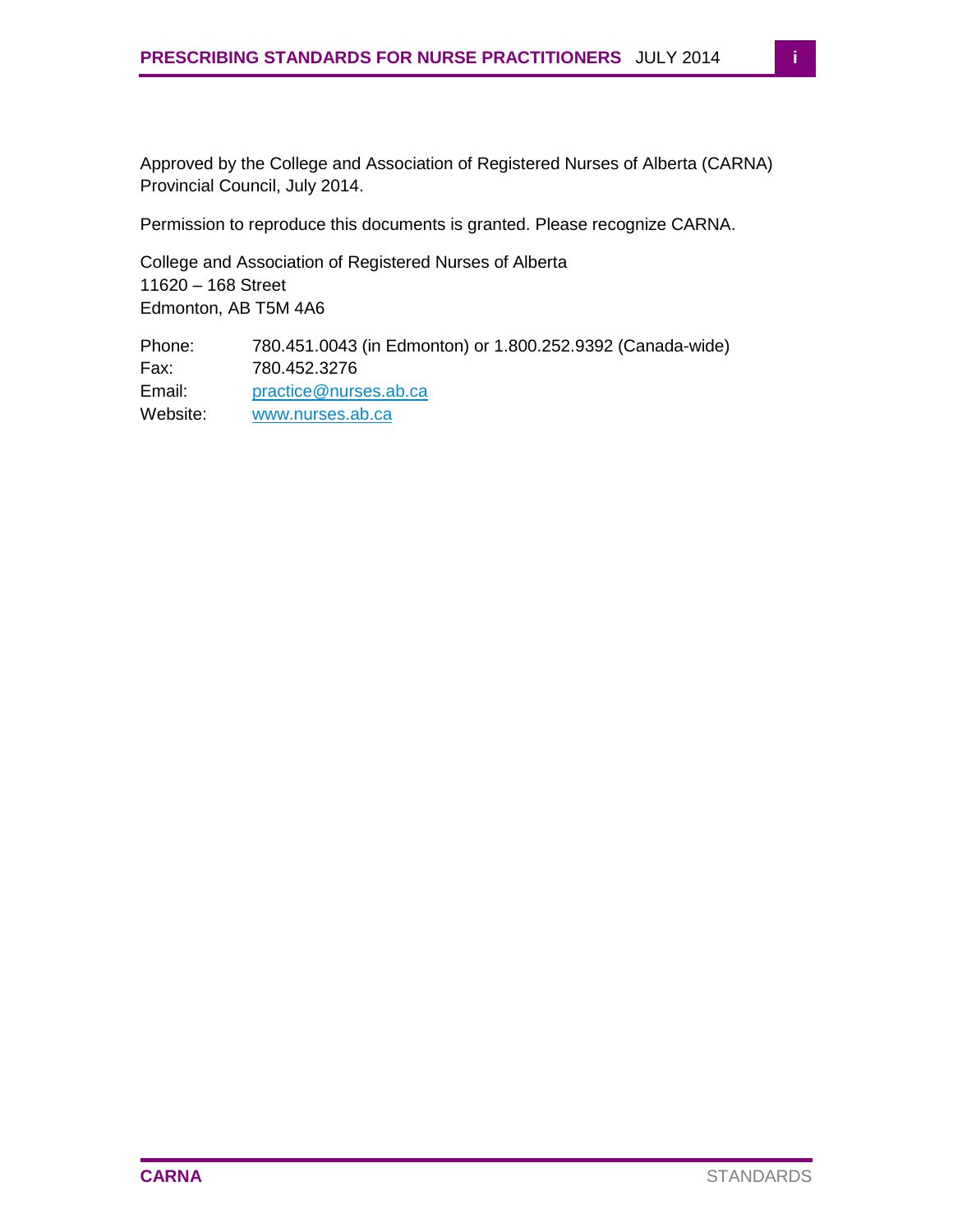# **Table of Contents**

| <b>GENERAL PRESCRIBING STANDARDS AND MONITORING OF THE THERAPEUTIC</b> |                 |
|------------------------------------------------------------------------|-----------------|
| <b>CONTROLLED DRUGS AND SUBSTANCES: LEGISLATION AND REGULATIONS 7</b>  |                 |
|                                                                        |                 |
|                                                                        |                 |
|                                                                        |                 |
|                                                                        | 12 <sub>2</sub> |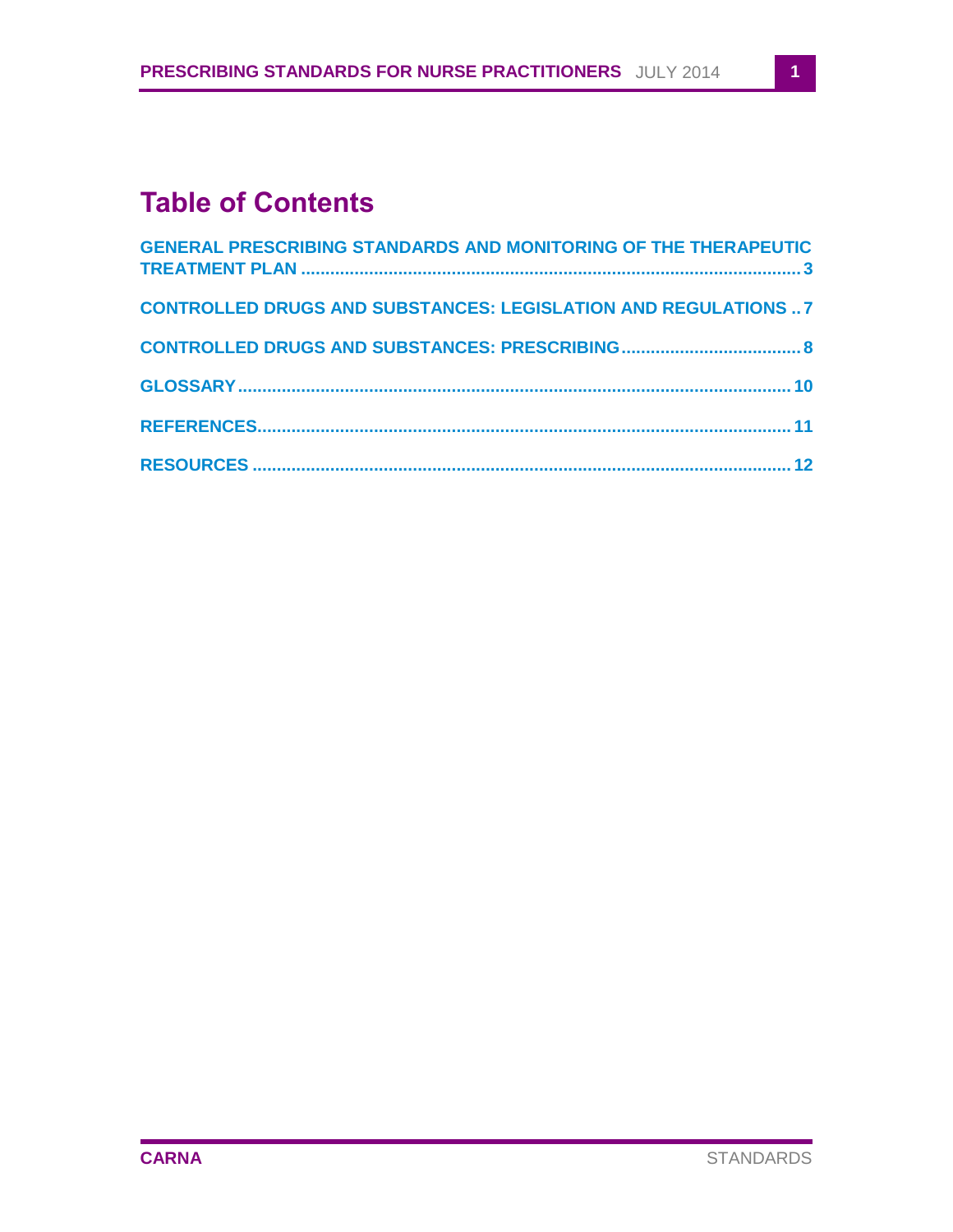This document has been developed to describe standards for the safe prescribing of all medications, including controlled drugs and substances, and outlines nurse practitioners professional and legal obligations.

These standards do not include authorization for the prescribing of Methadone, Buprenorphine for treatment of opioid dependence, and/or Marijuana for medical purposes. The prescribing of Methadone, Buprenorphine for treatment of opioid dependence, and/or Marijuana for medical purposes requires special authorization and there will be further prescribing requirements in addition to these standards.

Nurse practitioners in Alberta have the authority to prescribe drugs and substances. This authority arises from the interplay between various provincial and federal statutes. Paragraph 15 (5)(a) of the *Registered Nurses Profession Regulation* (2005) under the *Health Professions Act* (HPA) (2000) provides that nurse practitioners may prescribe a Schedule 1 drug as defined by the *Alberta Pharmacy and Drug Act* (PDA) (2000).

Schedule 1 of the PDA (2000) includes those drugs and substances regulated federally by the *Controlled Drugs and Substances Act* (CDSA) (1996) and the *Food and Drugs Act* (FDA) (1985), and other drugs and substances designated as a Schedule 1 drug or substance pursuant to the PDA. By virtue of these statutes, including the *New Classes of Practitioners Regulations* (NCPR) (2012) under the CDSA, nurse practitioners have the legislative authority to prescribe drugs and substances from the following sources:

- the Prescription Drug list (maintained by Health Canada pursuant to section 29.[1] of the FDA)
- the Schedule to Part G of the *Food and Drug Regulations* (a regulation made pursuant to the FDA), except item 1 of Part III but including sub item (40)
- the Schedule to the *Narcotic Control Regulations* (a regulation made pursuant to the CDSA), except sub items 1(1) and 2(1)
- schedule 1 to the *Benzodiazepines and Other Targeted Substance Regulations* (a regulation made pursuant to the CDSA)
- other substances listed as Schedule 1 drugs in the *Scheduled Drugs Regulation* under the PDA

This authority expands the nurse practitioners scope of practice by adding the prescribing of controlled drugs and substances that will facilitate more comprehensive, timely, and holistic care for clients.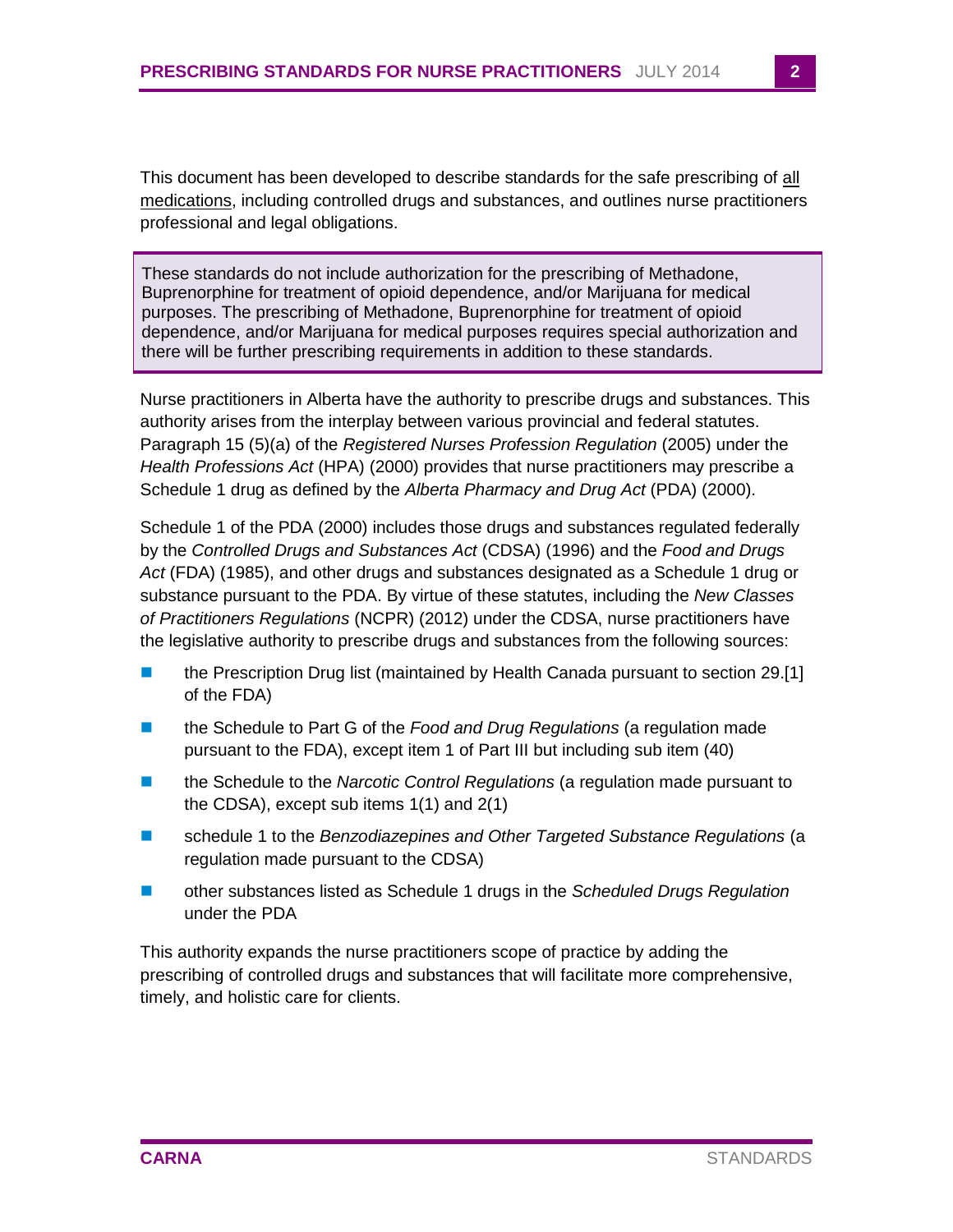The prescribing of controlled drugs and substances for nurse practitioners include opiates, benzodiazepines, amphetamines and other stimulates, barbiturates and other sedative/hypnotics, and selected anabolic steroids; excluded is the prescribing of heroin, cannabis, coca leaves and anabolic steroids (except testosterone), (NCPR, 2012).

In the prescribing of all drugs and substances nurse practitioners are required to comply with all federal and provincial legislation and regulation, as well as the professional standards set by the College and Association of Registered Nurses of Alberta (CARNA). Nurse practitioners should also consider best practice guidelines when determining the appropriate standard of care. This includes, but is not limited to, the CARNA documents:

- *Health Professions Act: Standards for Registered Nurses in the Performance of Restricted Activities* (2005)
- *Nurse Practitioner (NP) Competencies* (2011)
- *Medication Guidelines* (2014)
- *Practice Standards for Regulated Members* (2013) and
- *Complementary and/or Alternative Therapy and Natural Health Products: Standards for Registered Nurses* (2011)

The *Prescribing Standards for Nurse Practitioners* has been developed in consultation with nurse practitioners in all streams of practice, government, the Canadian Nurses Protective Society, other regulatory stakeholders, educators and employers.

The standards are used as a regulatory benchmark against which a nurse practitioner's performance is measured, and supports provincial programs (e.g. Triplicate Prescription Program) currently in place to provide safe client care. The prescribing standards have been developed pursuant to the *Health Professions Act*, section 3 (1) (c), and noncompliance with the standard may be the basis for a complaint and disciplinary action by CARNA under the HPA.

## <span id="page-4-0"></span>**General Prescribing Standards and Monitoring of the Therapeutic Treatment Plan**

#### **Standard 1**

Nurse practitioners are responsible and accountable for prescribing appropriate pharmacological and non-pharmacological therapy.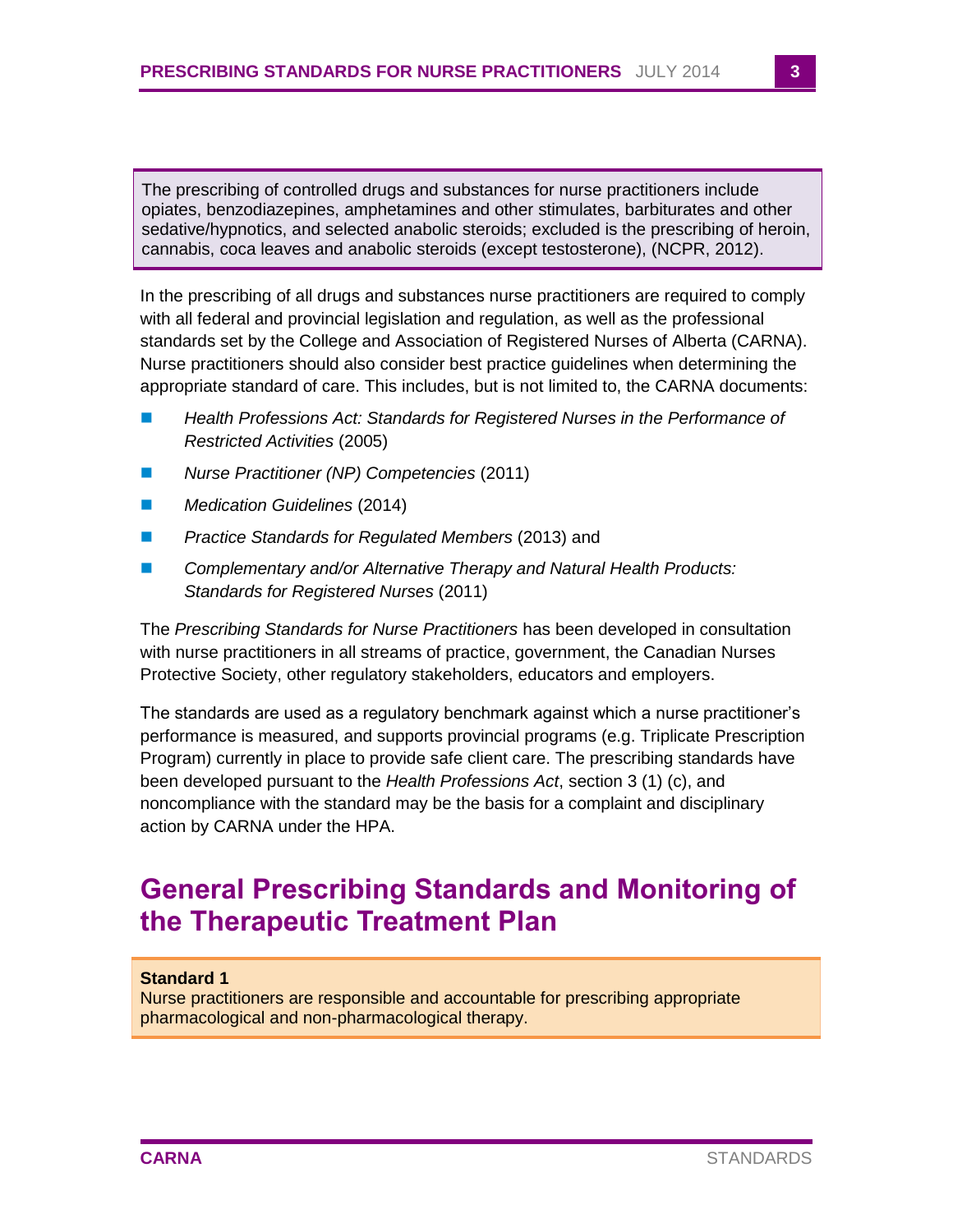Nurse practitioners must:

- **1.1** Understand the restrictions and requirements applicable to their practice as set out in these standards.
- **1.2** Be accountable for their prescribing decisions.
- **1.3** Prescribe in the best interest of the client<sup>1</sup>.
- **1.4** Only prescribe for clients with whom they have a *therapeutic relationship*<sup>2</sup> .
- **1.5** Use evidence-informed best practice guidelines and resources when prescribing for clients.
- **1.6** Complete a relevant health assessment including a current medication history and where possible, review the *best possible medication history* (BPMH).
- **1.7** Document relevant health history findings, diagnosis/provisional diagnosis, plan, and prescribed therapies, as appropriate given the client's presentation and substance prescribed.
- **1.8** Develop a holistic and individualized plan of care in *collaboration* with the client and other health care team members.
- **1.9** Consider and discuss potential pharmacological and non-pharmacological therapies, if appropriate.
- **1.10** Not self-prescribe, prescribe for a family member, or close friend(s) except to intervene in an *emergency situation* or when there is no other authorized prescriber available<sup>3</sup>.
- **1.11** Provide education and counseling for the client regarding the drug therapy.
- **1.12** Monitor, document and evaluate the client response to the prescribed drug therapy as appropriate, given the client's presentation and substance prescribed.
- **1.13** Ensure all documents for prescriptions are kept secure.
- **1.14** Participate as required, in provincial drug error management programs.

<sup>&</sup>lt;sup>1</sup> In this document client refers to the individual, group, community or population who is the recipient of nursing services and, where the context requires, includes a substitute decision-maker for the recipient of nursing services.

<sup>&</sup>lt;sup>2</sup> Words or phrases in bold italics are listed in the Glossary. They are displayed in bold italics upon first reference.

 $3$  Except for minor conditions, in an emergency and when another prescriber is not readily available, such as in a secluded or remote location. Controlled drugs and substances referenced in Standard #3.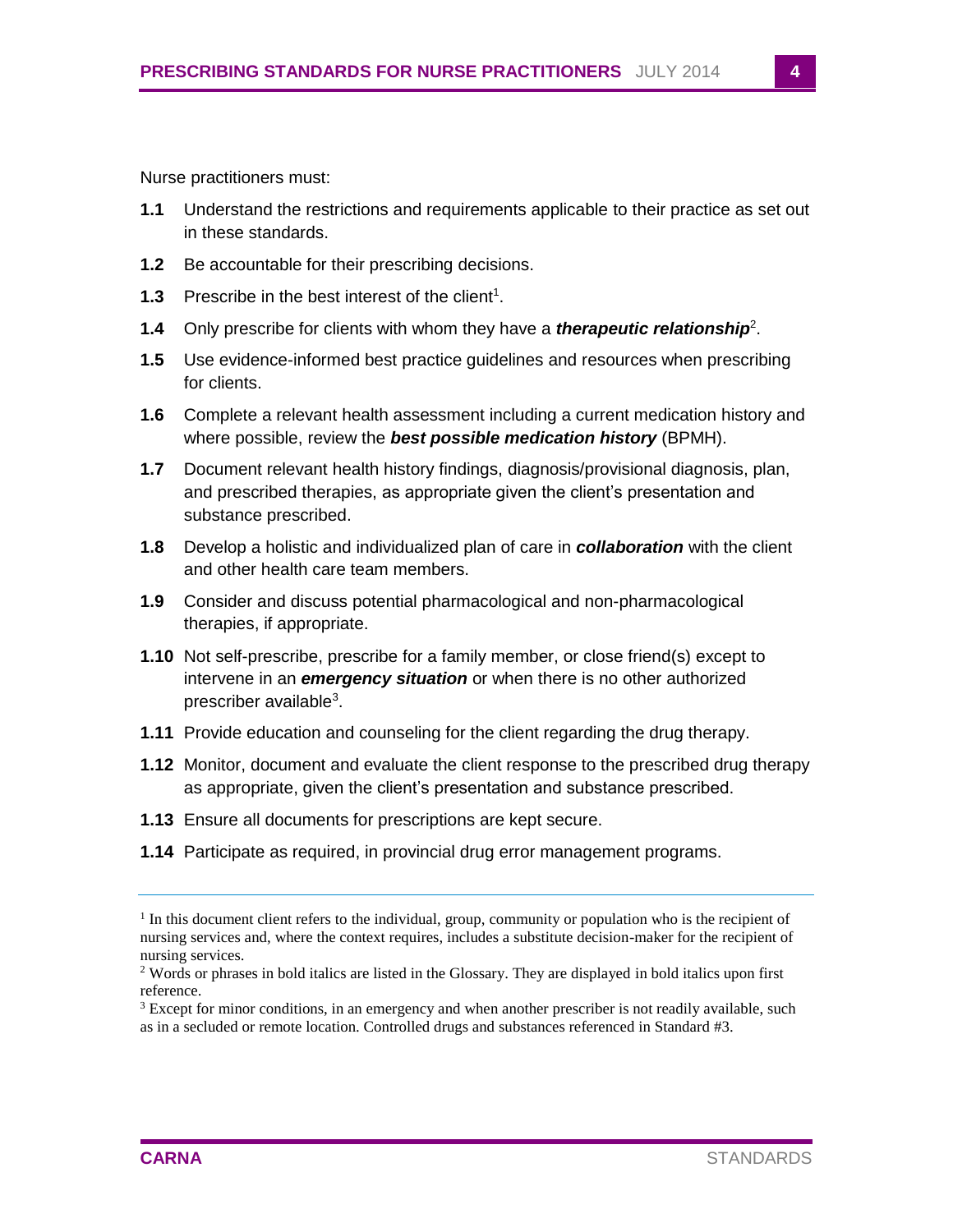- **1.15** Independently verify information obtained from pharmaceutical representatives.
- **1.16** Participate in the Canadian Adverse Drug Reaction Reporting Program, as appropriate.
- **1.17** Demonstrate a cost effective and efficient approach in prescribing decisionmaking.
- **1.18** Not accept medication samples<sup>4</sup>.
- **1.19** Dispense medication and/or medication samples as defined by the *Alberta Pharmacy and Drug Act* (2000*)* and in accordance with CARNA's *Medication Guidelines* (2014).
- **1.20** Ensure that a prescription is legible and include the following legal requirements of a complete prescription:
	- **a.** name and address of the client
	- **b.** date of issue
	- **c.** name of drug or ingredient(s) and strength, if applicable
	- **d.** dosage form, if applicable
	- **e.** quantity of the drug to be dispensed
	- **f.** route of administration, if applicable
	- **g.** directions for use
	- **h.** number of refill authorized and interval between each refill, if applicable
	- **i.** prescriber's name and phone number
	- **j.** prescriber's signature
- **1.21** Ensure the following when faxing a prescription:
	- **a.** that the prescription is sent directly from a secure fax machine to a single pharmacy acceptable to the client
	- **b.** be able to verify the source of the faxed prescription for the pharmacist
	- **c.** send the prescription only to a licensed or publically funded pharmacy

<sup>4</sup> *The Food and Drugs Act* restricts the distribution of samples to specific health professions (physicians, dentists, pharmacists & veterinarians). It excludes NPs. Therefore, NPs **must not accept** drug samples.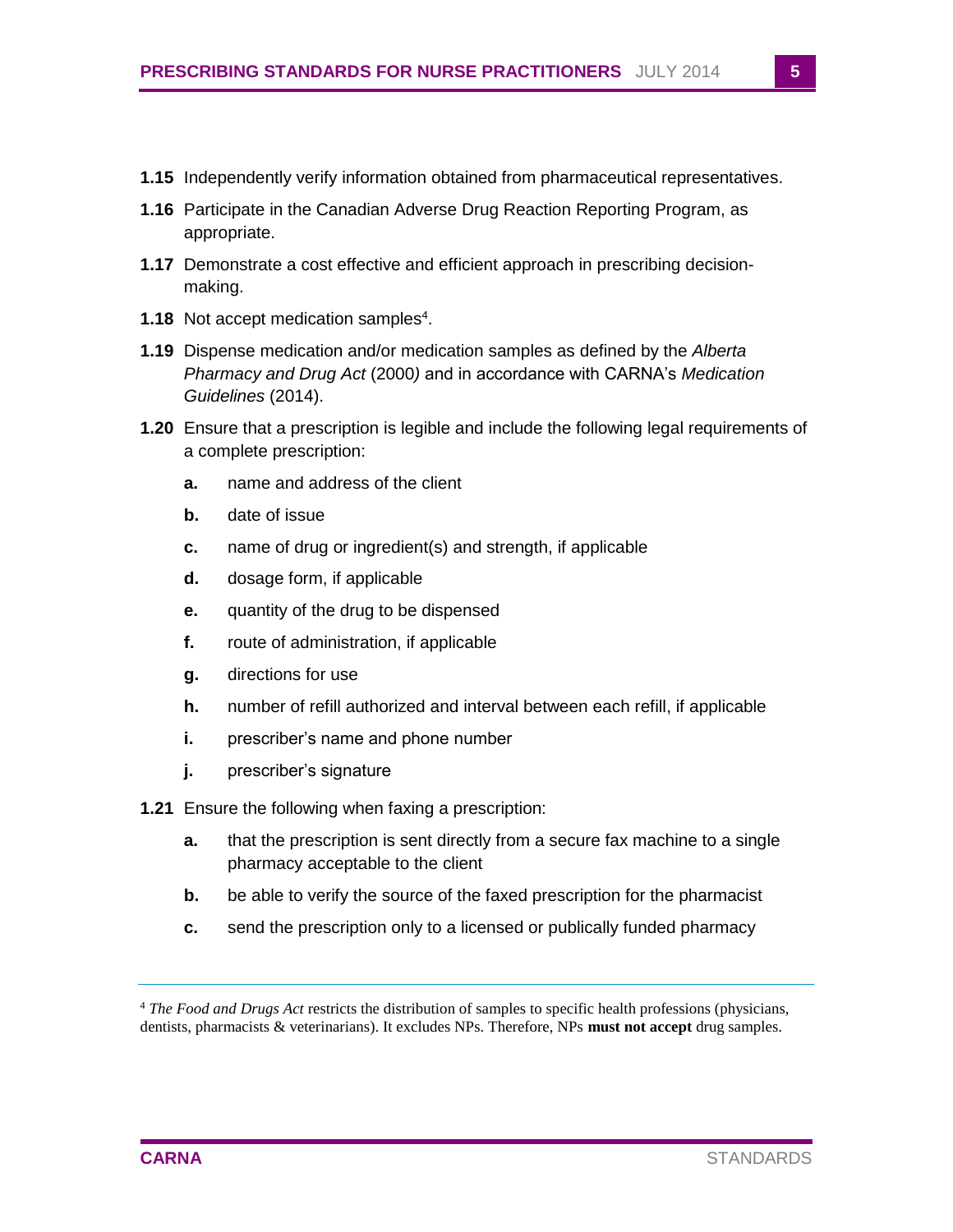- **d.** that the prescription is legible and must include all the legal requirements of a complete prescription as outlined in federal legislation plus:
	- **i.** the nurse practitioner's address, fax number and phone number
	- **ii.** the time and date of the fax transmission, and
	- **iii.** the name and fax number of the pharmacy intended to receive the transmission
- **e.** sign the prescription verifying that:
	- **i.** the prescription represents the original of the prescription drug order
	- **ii.** the addressee is the only intended recipient and there are no others
	- **iii.** the original prescription will be invalidated and securely filed or details of the original prescription captured in an electronic medical record including the unique triplicate prescription number, and
	- **iv.** the original prescription will not be transmitted elsewhere at another time
- **f.** fax the top copy of a triplicate prescription so that the triplicate prescription's unique number and the nurse practitioner's triplicate prescription registration number are included with the transmission
- **g.** not use pre-printed fax forms that reference a pharmacy, pharmacist, pharmaceutical manufacturer, distributor, agent or broker
- **1.22** when using a computer-generated prescription form:
	- **a.** include the handwritten signature of the nurse practitioner until the federal, provincial governments and professional regulatory bodies approve guidelines to ensure the security of electronically-generated signatures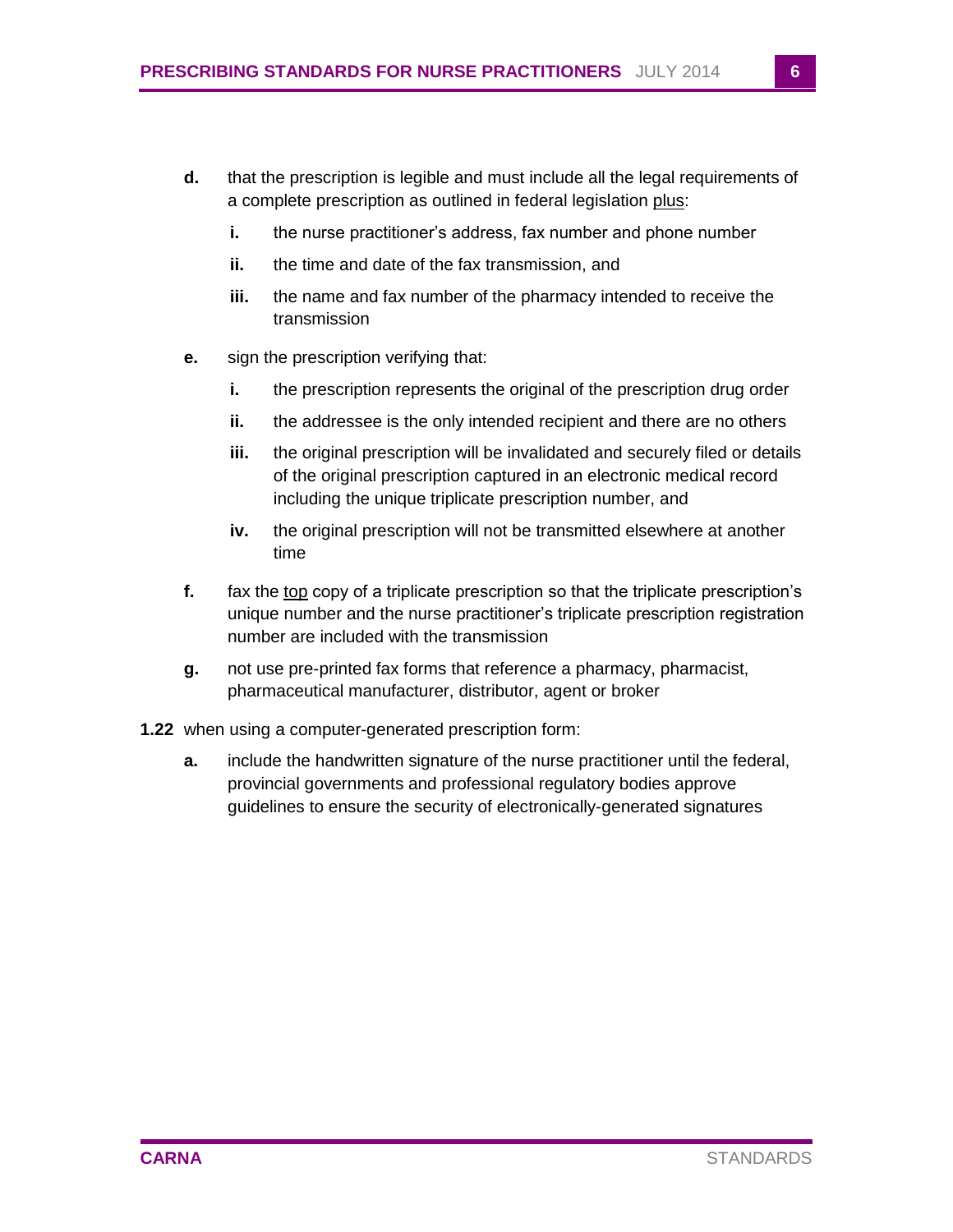# <span id="page-8-0"></span>**Controlled Drugs and Substances: Legislation and Regulations**

#### **Standard 2**

Nurse practitioners must be knowledgeable about and adhere to the federal and provincial legislation that is applicable to controlled drugs and substances<sup>5</sup>.

Nurse practitioners must:

- **2.1** Prescribe controlled drugs and substances in accordance with the *Controlled Drugs and Substance Act* (1996), *Food and Drugs Act* (1985), *Food and Drug Regulations*, *Narcotic Control Regulations*, and the *Benzodiazepines and Other Targeted Substances Regulations* (2000) and applicable provincial legislation, regulations and regulatory standards and policies.
- **2.2** Complete a prescription for controlled drugs and substances according to relevant provincial legislation, and standards.
- 2.3 Participate in the Alberta Triplicate Prescription Program<sup>6</sup> (TPP), as appropriate.
- **2.4** Adhere to record keeping requirements for controlled drugs and substances outlined in provincial legislation, regulation and policy, including TPP as appropriate.
- **2.5** Conform to safe storage, transportation, monitoring, disposal and wastage practices of controlled drugs and substances.
- **2.6** Document and report *adverse events* associated with controlled drugs and substances according to federal/provincial legislation, regulation and policy.
- **2.7** Complete controlled drugs and substances education, jurisprudence, and continuing competence requirements as required by the College and Association of Registered Nurses of Alberta.

 $<sup>5</sup>$  Controlled drugs and substances include opiates, benzodiazepines, amphetamines and other stimulants,</sup> barbiturates and other sedative/hypnotics, and selected anabolic steroids.

<sup>&</sup>lt;sup>6</sup> In Alberta, the Triplicate Prescription Program (TPP) requires that certain controlled drugs and substances can only be prescribed utilizing prescription pads provided through the TPP. When providing a prescription for these drugs, NPs must only use the triplicate prescriptions as provided by the TPP.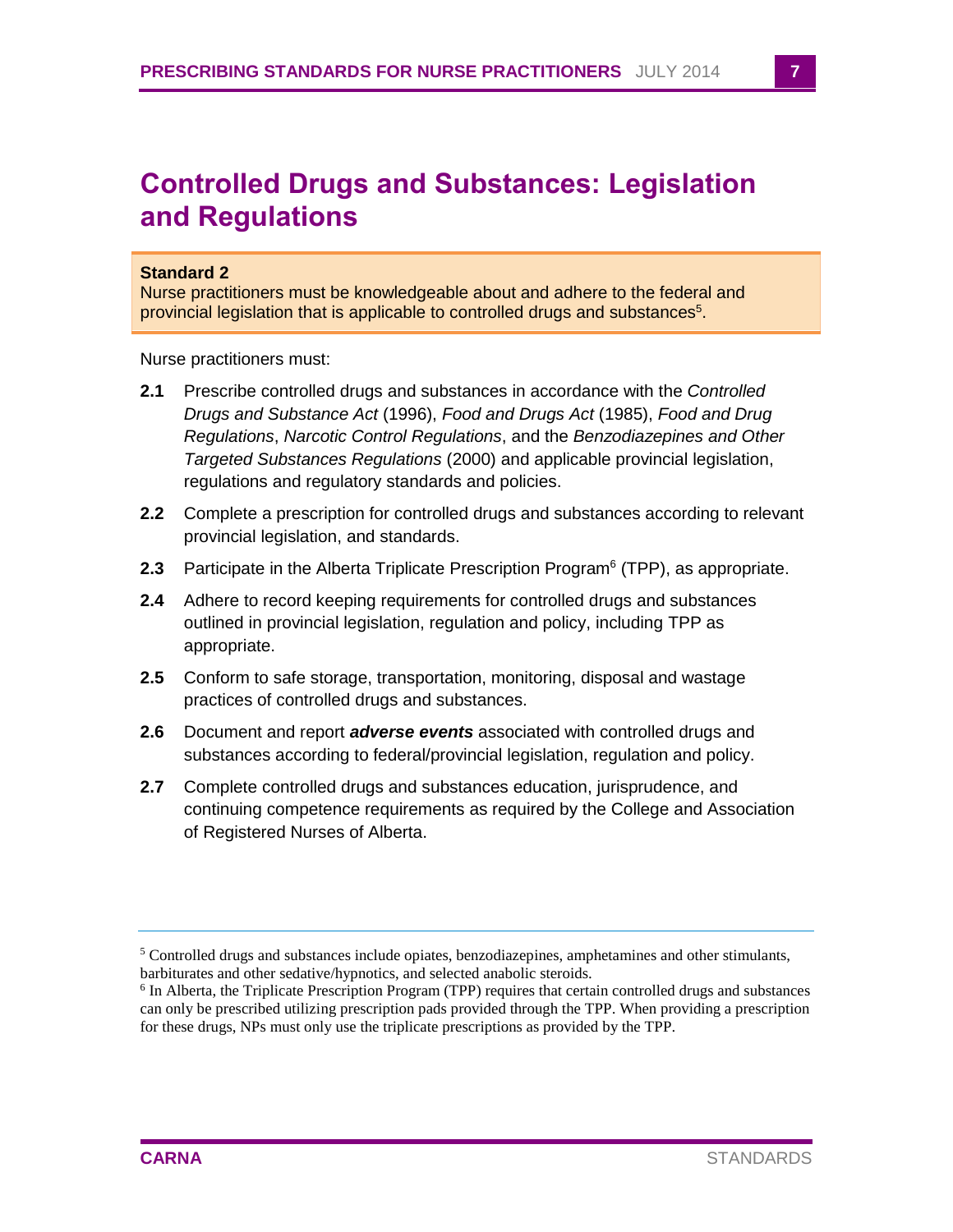## <span id="page-9-0"></span>**Controlled Drugs and Substances: Prescribing**

#### **Standard 3**

Nurse Practitioners are responsible for prescribing controlled drugs and substances in a safe, effective and appropriate manner when assessments, investigations and diagnosis indicate that this therapy is necessary.

Nurse practitioners must:

- **3.1** Complete a comprehensive assessment of the client's health condition, prior to initiating treatment with controlled drugs and substances.
- **3.2** Conduct a trial of medication therapy when indicated, with or without adjunctive pharmaceutical therapy.
- **3.3** Develop a treatment agreement<sup>7</sup> with the client and other designated prescribing providers, as appropriate.
- **3.4** Document any treatment agreement and progress on the client record.
- **3.5** Educate and counsel clients on the prescribed controlled drugs and substances; including indications for use, expected therapeutic effect, management of potential adverse effects/withdrawal symptoms, interactions with other medications or substances, precautions specific to the drug or the client, adherence to prescribed regimen, safe handling and storage, and required follow-up.
- **3.6** Monitor and document client responses to all medication therapies after initial trial and on a regular basis using evidence-informed assessment tools.
- **3.7** Assess for signs and symptoms of dependence and revise the plan of care based on current evidence-informed practice related to controlled drugs and substances, and client response to therapeutic interventions, outcomes and potential for misuse or diversion.
- **3.8** Evaluate effectiveness of established controlled drugs and substances prescribing practices and processes for their impact at the individual, family, and community level in collaboration with the health care team and other stakeholders.

 $7$  A Sample Opioid Treatment Agreement is available at Canadian Guidelines for Safe and Effective Use of Opioids for Chronic Non- Cancer Pain (2010).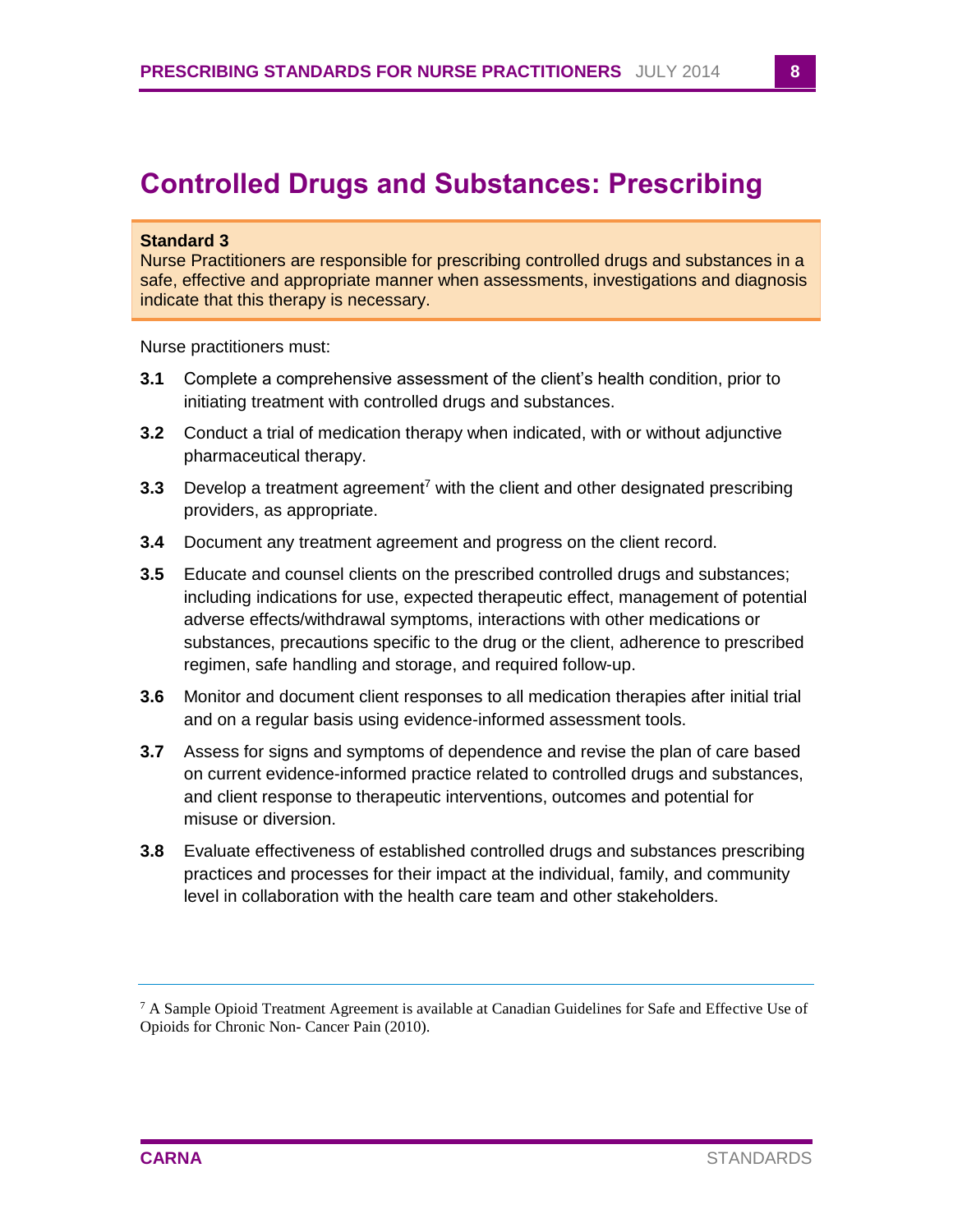- **3.9** Not self-prescribe controlled drugs and substances and must not prescribe controlled drugs and substances for a family member, or close friends except to intervene in an emergency situation and when there is no other authorized prescriber available.
- **3.10** Develop, implement and evaluate, as appropriate, strategies to address potential risks of harm to coworkers and clients arising from the loss, theft or misuse of controlled drugs and substances.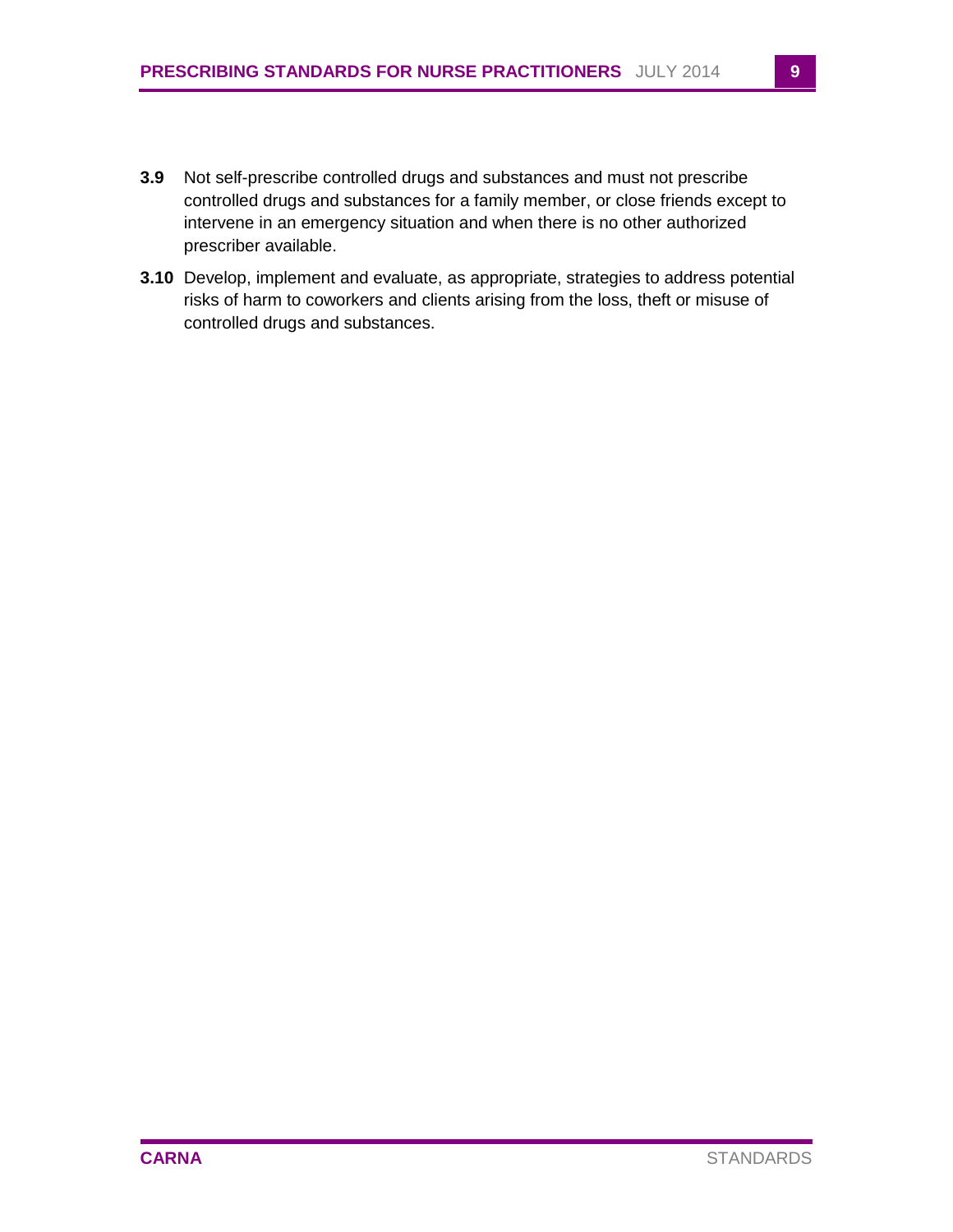# <span id="page-11-0"></span>**Glossary**

**Adverse Event** – An event that results in unintended harm to a client, and is related to the care and/or service provided rather than to the client's underlying condition (CARNA, 2011b).

**Collaboration** – Client care involving joint communication and decision-making processes among the client, nurse practitioner and other members of a health-care team who work together to use their individual and shared knowledge and skills to provide optimum client-centered care. The health-care team works with clients toward the achievement of identified health outcomes, while respecting the unique qualities and abilities of each member of the group or team (CARNA, 2011b).

**Emergency Situation** – Sudden onset of severe or urgent symptoms that require immediate attention such that a delay in treatment would place an individual at risk of serious harm (College of Registered Nurses of Nova Scotia, 2012).

**Best Possible Medication History** – Is a history created using 1) a systematic process of interviewing the patient/family; and 2) a review of at least one other reliable source of information to obtain and verify all of a patient's medication use (prescribed and nonprescribed). Complete documentation includes drug name, dosage, route and frequency. The BPMH is more comprehensive than a routine primary medication history which is often a quick preliminary medication history which may not include multiple sources of information (Institute for Safe Medication Practices, 2014).

**Therapeutic Relationship** – Planned, goal-directed, interpersonal processes occurring between nurses and clients that are established for the advancement of client values, interests, and ultimately, for promotion of client health and well-being (CARNA, 2013).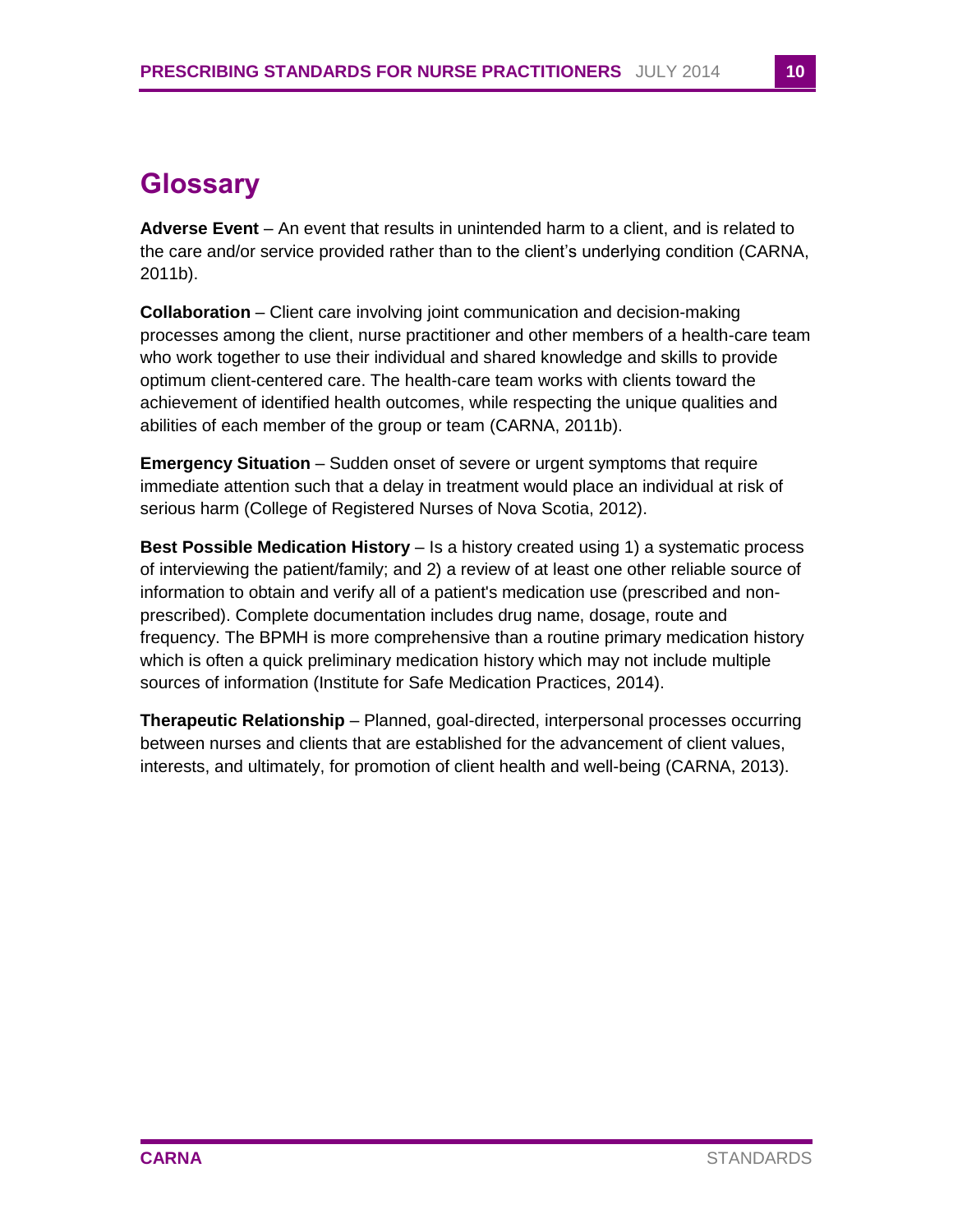### <span id="page-12-0"></span>**References**

*Alberta Pharmacy & Drug Act*, R.S.A. 2000, c. P-13.

- *Benzodiazepines and Other Targeted Substances Regulations*, S.O.R./2000-217.
- College and Association of Registered Nurses of Alberta. (2005). *Health Professions Act: Standards for registered nurses in the performance of restricted activities*. Edmonton, AB: Author.
- College and Association of Registered Nurses of Alberta. (2011a). *Complementary and/or alternative therapy and natural health products: Standards for registered nurses*. Edmonton, AB: Author.
- College and Association of Registered Nurses of Alberta. (2011b). *Nurse practitioner (NP) competencies*. Edmonton, AB: Author.
- College and Association of Registered Nurses of Alberta. (2013). *Practice standards for regulated members*. Edmonton, AB: Author.
- College and Association of Registered Nurses of Alberta. (2014) *Medication guidelines*. Edmonton, AB: Author.
- College of Physician and Surgeons of Alberta. (2010) *Standards of practice*. Edmonton, AB: Author.
- College of Registered Nurses of Nova Scotia. (2012) *Nurse practitioner standards of practice*. Halifax, NS: Author.
- *Controlled Drugs and Substances Act*, S.C. 1996, c. 19.
- *Food and Drug Act,* R.S.C. 1985, c.F-27.
- *Food and Drug Regulations*, C.R.C., c. 870.
- Institute for Safe Medication Practices. (2014). *Medication reconciliation (MedRec)*.Retrieved from http://www.ismp-canada.org/medrec/.
- *Narcotic Control Regulations*, C.R.C., c. 1041.
- *New Classes of Practitioners Regulations*, S.O.R./2012-230.

*Registered Nurses Profession Regulation*, Alta. Reg. 232/2005.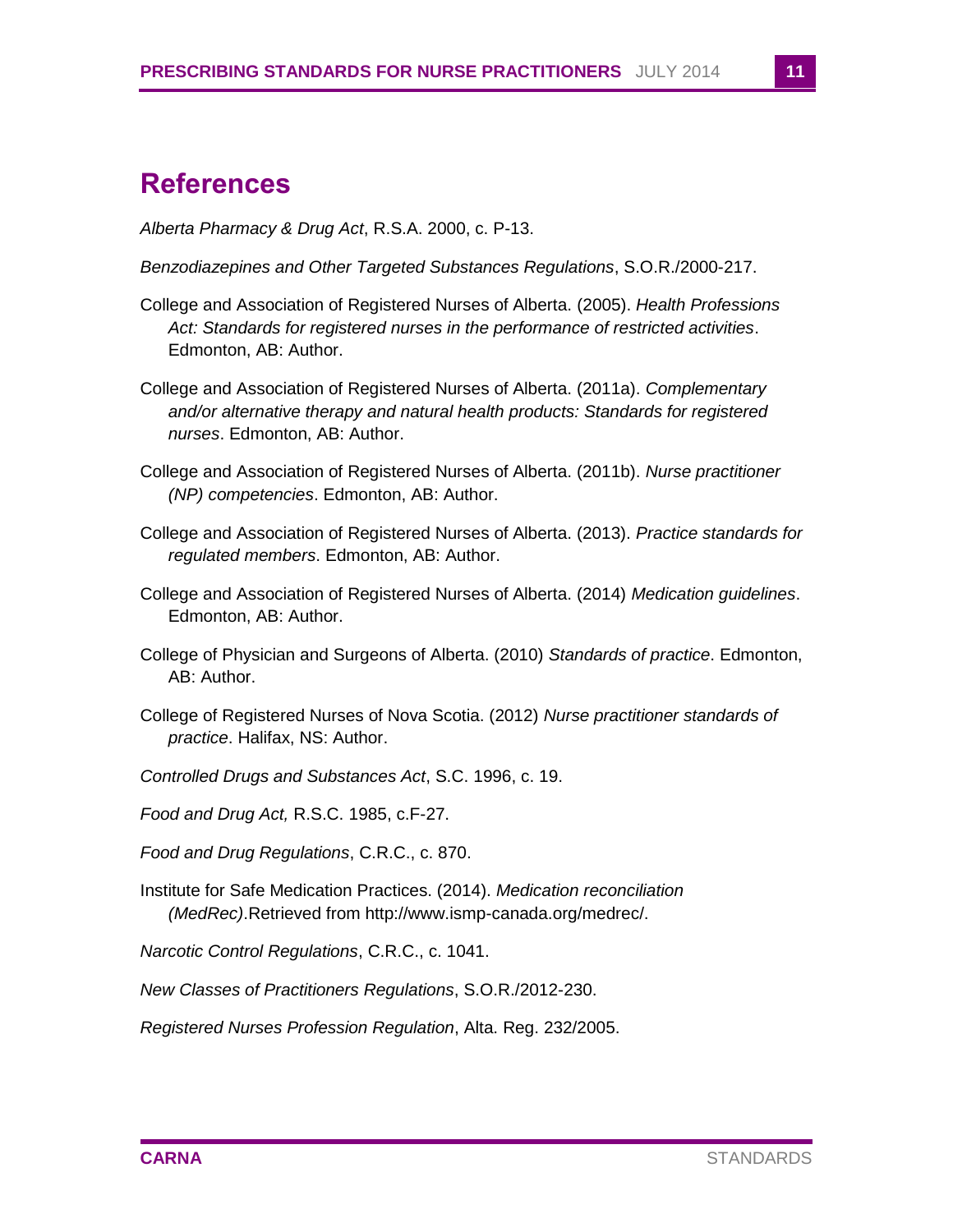#### <span id="page-13-0"></span>**Resources**

Alberta College of Pharmacists Drug Schedules https://pharmacists.ab.ca

Benzodiazepines and Other Targeted Substances Regulations <http://laws-lois.justice.gc.ca/eng/regulations/sor-2000-217/index.html>

*Canadian Guideline for Safe and Effective use of Opioids for Chronic non-Cancer Pain*. Canada: National Opioid Use Guideline Group (NOUGG), 2010

Controlled Drugs and Substances Act <http://laws-lois.justice.gc.ca/eng/acts/C-38.8/index.html>

Food and Drug Regulations [http://laws-lois.justice.gc.ca/eng/regulations/C.R.C.,\\_c.\\_870/index.html](http://laws-lois.justice.gc.ca/eng/regulations/C.R.C.,_c._870/index.html)

Health Professions Act [http://142.229.230.30/1266.cfm?page=H07.cfm&leg\\_type=Acts&isbncln=978077977321](http://142.229.230.30/1266.cfm?page=H07.cfm&leg_type=Acts&isbncln=9780779773213&display=html) [3&display=html](http://142.229.230.30/1266.cfm?page=H07.cfm&leg_type=Acts&isbncln=9780779773213&display=html)

Institute for Safe Medication Practices. (2014) *ISMP's list of High-Alert Medications.* Retrieved from<https://www.ismp.org/tools/highalertmedicationLists.asp>

Institute for Safe Medication Practices Safety Bulletins. Retrieved from [http://ismp](http://ismp-canada.org/ISMPCSafetyBulletins.htm)[canada.org/ISMPCSafetyBulletins.htm](http://ismp-canada.org/ISMPCSafetyBulletins.htm)

Narcotic Control Regulations [http://laws-lois.justice.gc.ca/eng/regulations/C.R.C.,\\_c.\\_1041/index.html](http://laws-lois.justice.gc.ca/eng/regulations/C.R.C.,_c._1041/index.html)

National Association of Pharmacy Regulatory Authorities (NAPRA) Drug Schedules <http://www.napra.org/>

New Classes of Practitioner Regulations <http://laws-lois.justice.gc.ca/eng/regulations/SOR-2012-230/index.html>

Pharmacy and Drug Act <http://www.qp.alberta.ca/documents/Acts/P13.pdf>

Pharmacy and Drug Regulation <http://www.qp.alberta.ca/documents/Acts/P13.pdf>

Registered Nurses Profession Regulation

[http://142.229.230.30/1266.cfm?page=2005\\_232.cfm&leg\\_type=Regs&isbncln=0779741](http://142.229.230.30/1266.cfm?page=2005_232.cfm&leg_type=Regs&isbncln=0779741986&display=html) [986&display=html](http://142.229.230.30/1266.cfm?page=2005_232.cfm&leg_type=Regs&isbncln=0779741986&display=html)